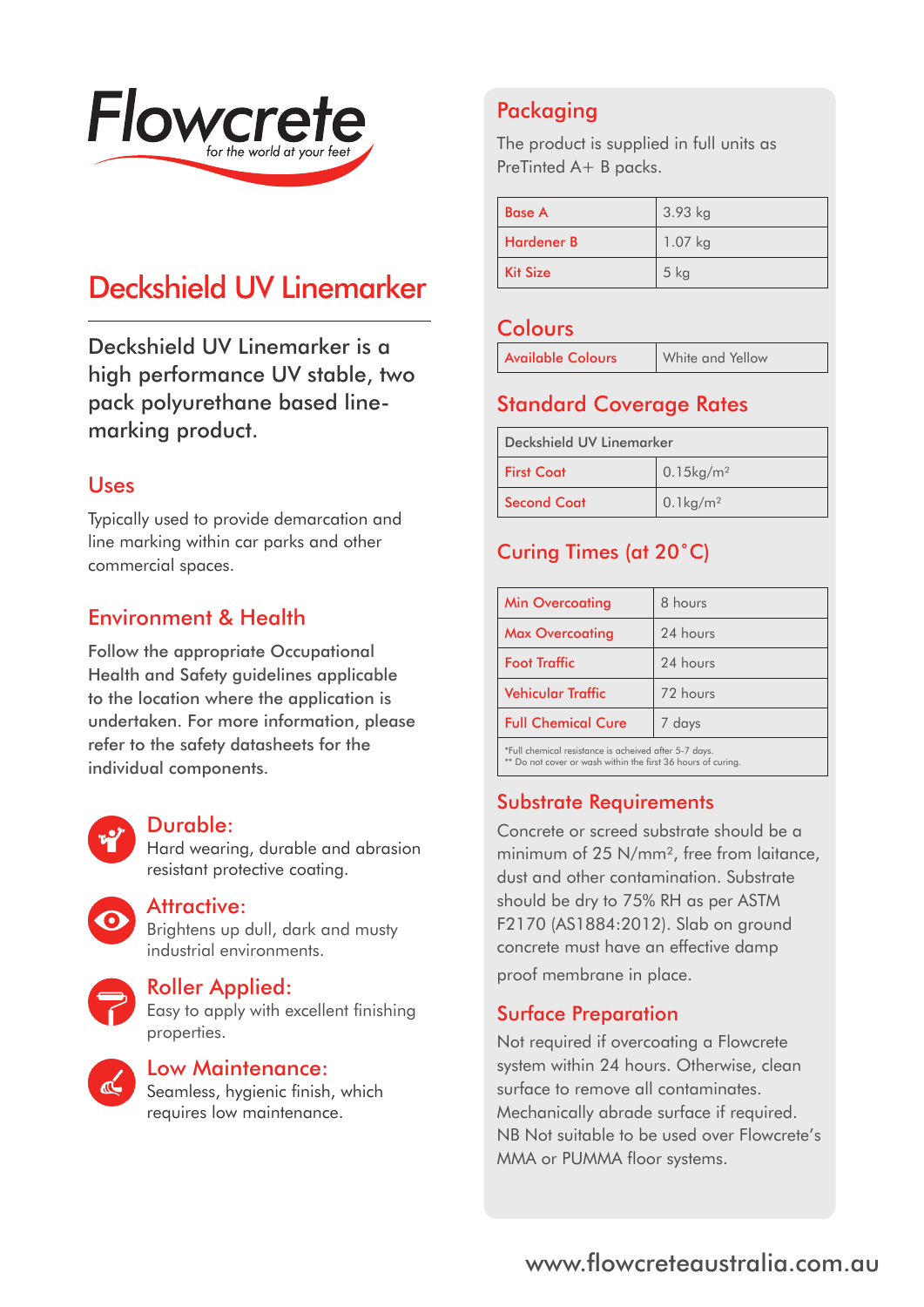## **Storage**

| Time               | 12 Months in Unopened Packs.<br>If longer than 12 Months consult<br>Flowcrete.                                           |
|--------------------|--------------------------------------------------------------------------------------------------------------------------|
| <b>Temperature</b> | Storage temperature between 5°C<br>and $35^{\circ}$ C.                                                                   |
| Protection         | Should be stored inside and<br>protected from frost, weather,<br>moisture, direct sunlight and<br>contamination ingress. |

#### **Mixing**

The product is supplied in full units as A+B. Pack components are pre-weighed for optimum performance. If packs are to be proportioned this must be completed using digital scales.

Pre-mix the Base A to re-disperse any settlement. Add all of the Hardener B to Base A and mix with a slow speed drill and helical spinner head for 90 seconds, taking care not to entrain air.

## Application Temperature

The recommended material and substrate temperature is 15 - 35°C, but no less than 10°C.

 The temperature of the substrate should exceed the "dew point" by 3°C during application and hardening.

Temperatures should not fall below 5°C in the 24hrs after application.

## Application / Pot Life

Ready-mixed product should be used within 30 minutes at a temperature of 20°C. At higher temperatures (or if left in bucket) the application time is shorter.

Decant mixed product into smaller quantities if applying small/detailed areas.

## Application Method

Apply material using a high quality 10 -12mm nap roller. Do not use microfibre. If greater opacity is requried apply a further coat within 30 minutes of the first coat. Alternatively apply a second coat once the first coat is touch dry.

## **Cleaning**

Tools and equipment can be cleaned with MEK/Acetone/Xylene. Please refer to SDS when using solvents.

## Additional Notes

- 1. Maximum overcoat time is 24 hours at 20°C.
- 2. The product has reached full chemical cure after 7 days at 20°C.
- 3. The applied colours may differ from the examples shown.
- 4. Light and vibrant colours may require additional coats to achieve desired results.
- 5. Flowcrete assumes no responsibility for the application of incorrect colour.
- 6. It is the applicators responsibility to verify accuracy of colour prior to application. Flowcrete does not bear any responsibility or accept claims for incorrect colour after application of material.
- 7. It is recommended that top coat colours match base coat colours to achieve desired results.
- 8. This system is not UV stable and will discolour unless otherwise stated.
- 9. This system should have no contact with water for 5 days at 20°C or blooming may occur.
- 10. This system should be installed at 3°C above the dew point.
- 11. A low temperature/high humidity environment can cause blooming issues.
- 12. Please ensure application temperature and RH limits are followed.
- 13. Wind or strong airflow may cause quick curing and drying of the system.
- 14. Ensure wind or strong airflow is eliminated during application, however adequate safety ventilation should still be followed.